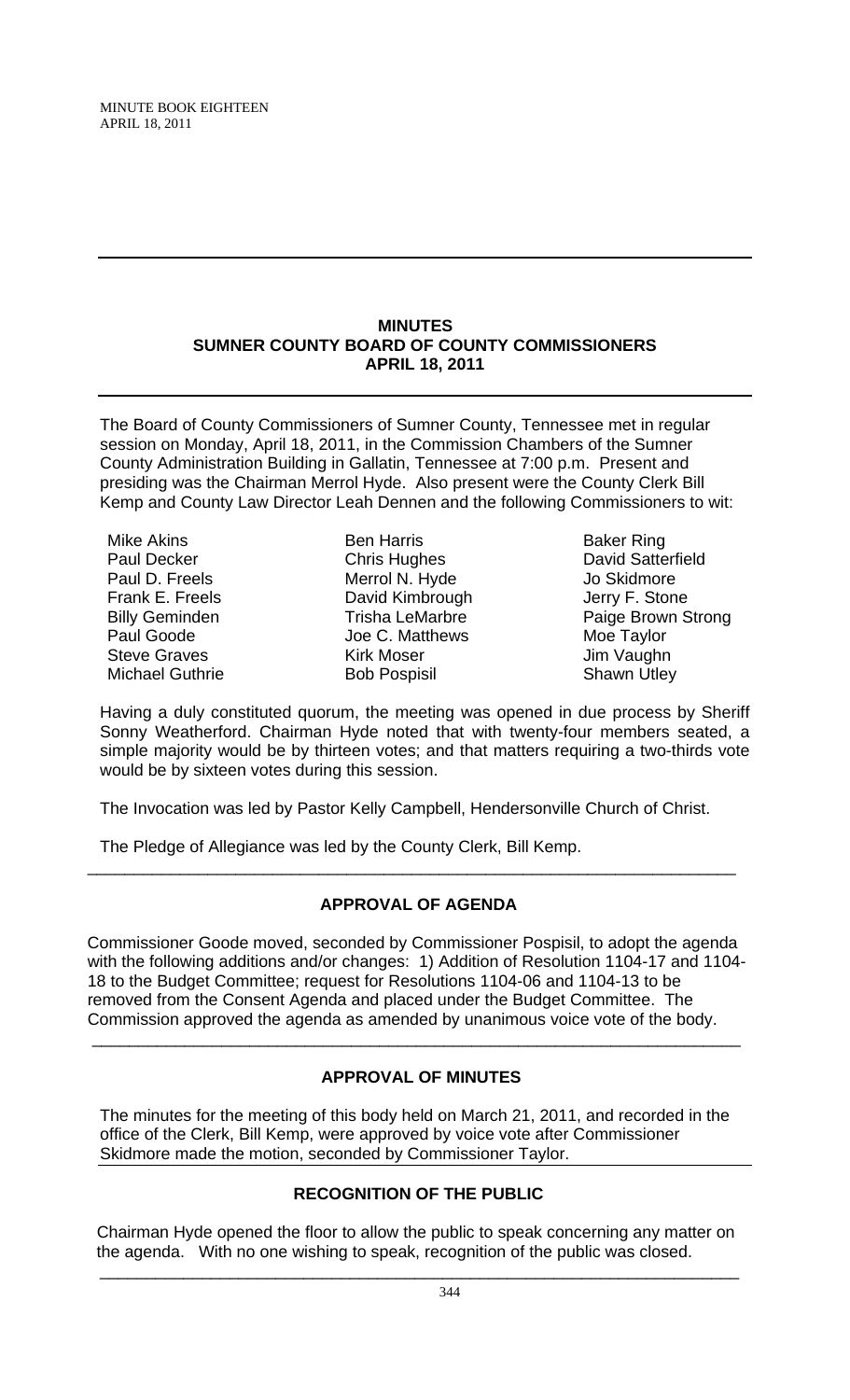### **REPORT OF THE CHAIR**

## **NOTICE OF SPECIAL ELECTION FOR THE OFFICE OF CONSTABLE FOR THE SEVENTH DISTRICT**

Pursuant to the Tennessee Constitution as well as the pertinent Tennessee Code Annotated Sections, notice is hereby given that on **Monday, April 18th, 2011, at approximately 7:00 p.m.** (local time), the Sumner County Board of County Commissioners shall assemble in the Commission Chambers of the Sumner County Administration Building, 355 North Belvedere Drive, Gallatin, Sumner County, Tennessee, with respect to filling the vacancy in the **Office of Constable for the Seventh District** created by the resignation of Charles Bobbitt.

This special election will be held during the regular meeting of this Body on the aforesaid date.

Voters of Sumner County are invited to submit names for consideration of appointment to this office. Persons interested in the position are asked to submit a resume or qualifications to the Office of the County Clerk, Sumner County Administration Building, 355 North Belvedere Drive, Room 111, Gallatin, Tennessee, 37066 by Monday, **April 18, 2011, 12:00 Noon** (local time) or attend the aforesaid 7:00 p.m. meeting and express interest to a member of the Sumner County Legislative Body.

The position must be filled according to all applicable state statutes, rules and regulations.

Anyone having an interest, desiring to comment or ask questions concerning the above-referenced issue is invited to attend this meeting.

 $\frac{1}{\sqrt{2}}$  ,  $\frac{1}{\sqrt{2}}$  ,  $\frac{1}{\sqrt{2}}$  ,  $\frac{1}{\sqrt{2}}$  ,  $\frac{1}{\sqrt{2}}$  ,  $\frac{1}{\sqrt{2}}$  ,  $\frac{1}{\sqrt{2}}$  ,  $\frac{1}{\sqrt{2}}$  ,  $\frac{1}{\sqrt{2}}$  ,  $\frac{1}{\sqrt{2}}$  ,  $\frac{1}{\sqrt{2}}$  ,  $\frac{1}{\sqrt{2}}$  ,  $\frac{1}{\sqrt{2}}$  ,  $\frac{1}{\sqrt{2}}$  ,  $\frac{1}{\sqrt{2}}$ 

Commissioner Moser made the motion to nominate Brian Stanley for the position of Constable and to close nominations with an election by acclamation. Commissioner Matthews seconded the motion.

The electronic vote was recorded in the following manner:

| Akins            |   | Taylor                |       | Geminden      | Y        |
|------------------|---|-----------------------|-------|---------------|----------|
| Utley            | Y | Graves                | Y     | Satterfield   | Y        |
| F. Freels        | Y | <b>Matthews</b>       | Y     | <b>Harris</b> | Y        |
| Ring             |   | <b>Brown Strong Y</b> |       | Vaughn        | Y        |
| LeMarbre         |   | Moser                 |       | Decker        | Y        |
| Hyde             | Y | Hughes                | Y     | Kimbrough     | Y        |
| Goode            | Y | Skidmore              | Y     | P. Freels     | Y        |
| <b>Stone</b>     |   | Guthrie               | Y     | Pospisil      | Y        |
| <b>CONSTABLE</b> |   | <b>Yes: 24</b>        | No: 0 | Abs: 0        | 07:05 PM |

Chairman Hyde declared Mr. Stanley elected to serve as Constable in the Seventh District by acclamation.

\_\_\_\_\_\_\_\_\_\_\_\_\_\_\_\_\_\_\_\_\_\_\_\_\_\_\_\_\_\_\_\_\_\_\_\_\_\_\_\_\_\_\_\_\_\_\_\_\_\_\_\_\_\_\_\_\_\_\_\_\_\_\_\_\_\_

## **PUBLIC HEARING**

There will be a public hearing before the Sumner County Commission on April 18, 2011, at 7:00 p.m. in the Sumner County Commission Chambers located in the Sumner County Administration Building, 355 N. Belvedere Drive, Gallatin, Tn.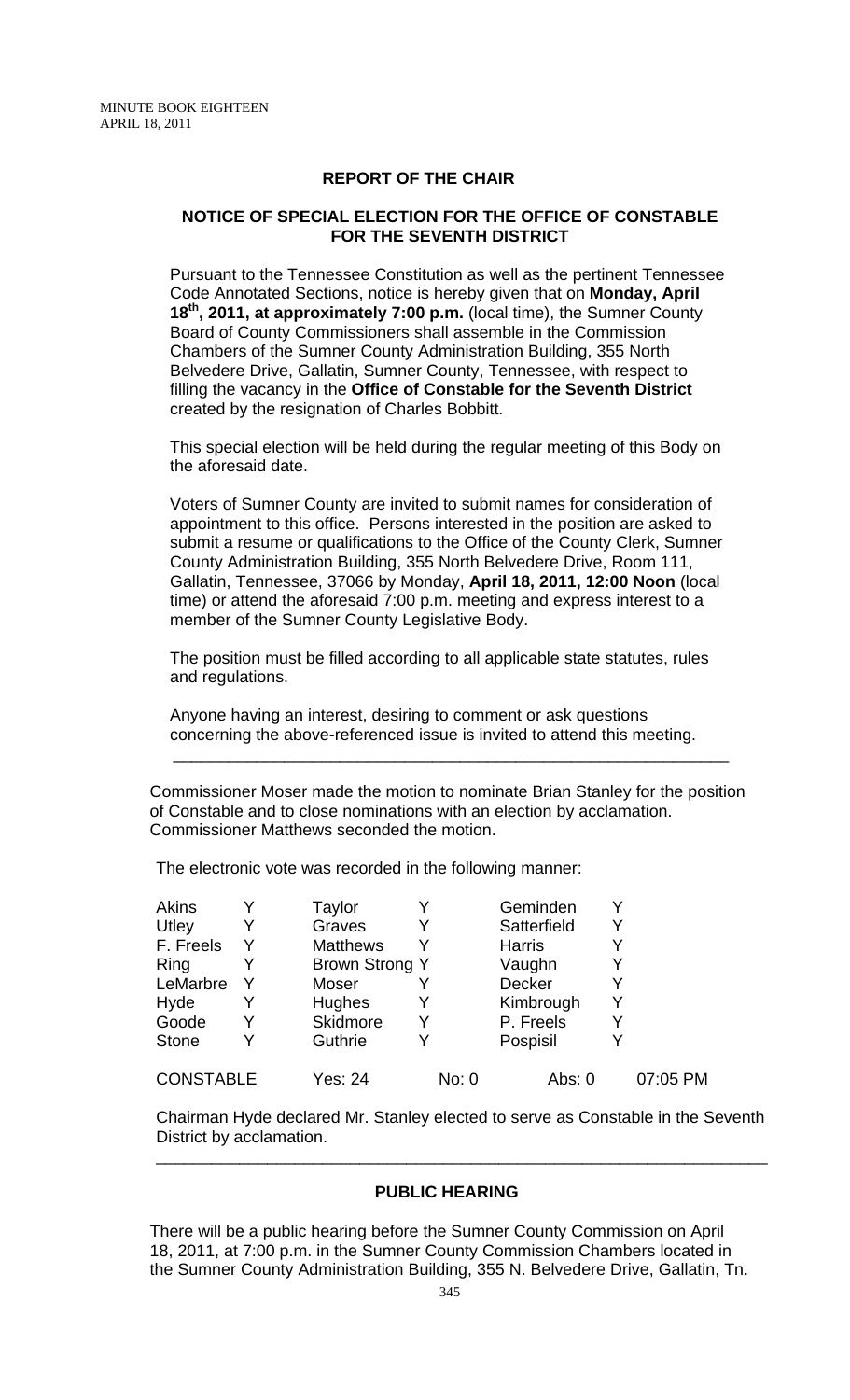This public hearing is to discuss amending Resolution #0801-07 dated January 28, 2008, **Regulations Governing The Health and Safety Standards of Residential and Nonresidential Properties;** Section II – Property Standards; Subsection 3; Item #10," Neglect and over growth of vegetation".

A copy of the resolution is on file in the Sumner County Construction and Development Office which is located in Room 202 in the Sumner County Administration Building, 355 N. Belvedere Drive, Gallatin, Tn.

Anyone having an interest, desiring to comment or ask questions concerning the plan is invited to attend this meeting or call the Sumner County Construction and Development Office at (615) 452-1467, Monday thru Friday, 8:00 a.m – 4:00 p.m.

Chairman Hyde declared the public hearing open. With no one wishing to speak, Chairman Hyde declared the public hearing closed.

Commissioner Taylor moved, seconded by Commissioner Akins, to approve the following resolution:

## **1104-01 A RESOLUTION AMENDING SECTION II - PROPERTY STANDARDS, SUBSECTION 3, ITEM NUMBER 10 "NEGLECT AND OVERGROWTH OF VEGETATION"**

**BE IT RESOLVED** by the Sumner County Board of County Commissioners meeting in regular session on this the 18<sup>th</sup> day of April, 2011, that this body does hereby amend Resolution #0801-07 regulations governing the Health and Safety Standards for Residential and Non-residential properties as follows:

Lines marked through shall be deleted. All other terms shall remain.

Section II-Property Standards; Subsection 3; Item #10 "Neglect and overgrowth of vegetation" means a condition where trees, vines, grass, underbrush or other vegetation has been allowed to grow in such a manner as to endanger the health, safety or welfare of occupants of the property, or other persons of the county, or encourage the infestation of rats, insects or other harmful animals.

- It shall be considered a violation on any parcel, developed or vacant, to allow grass, weeds, vines or underbrush to exceed (15) inches in height.
- Farms shall be considered exempt, however any common property line(s) that adjoin any residential property(s) must have a (50) foot interior mowed buffer from said property line(s) excluding a standing forest and/or subject to topography.
- Any property in either a recorded or non-recorded platted subdivision shall be maintained in its entirety so as not to present a nuisance to any adjoining residential property(s).
- Any non-residential, vacant property that exceeds the acreage for platted subdivisions shall be maintained and considered the same as a farm.

"Farm" means any parcel containing at least (5.01) acres or more, that is not part of an area that contains residential structures.

"Subdivision" means any parcel less than (5.01) acres, that may be part of a recorded or non-recorded parcel.

Chairman Hyde recognized Sumner County Planning Director Gary Hammock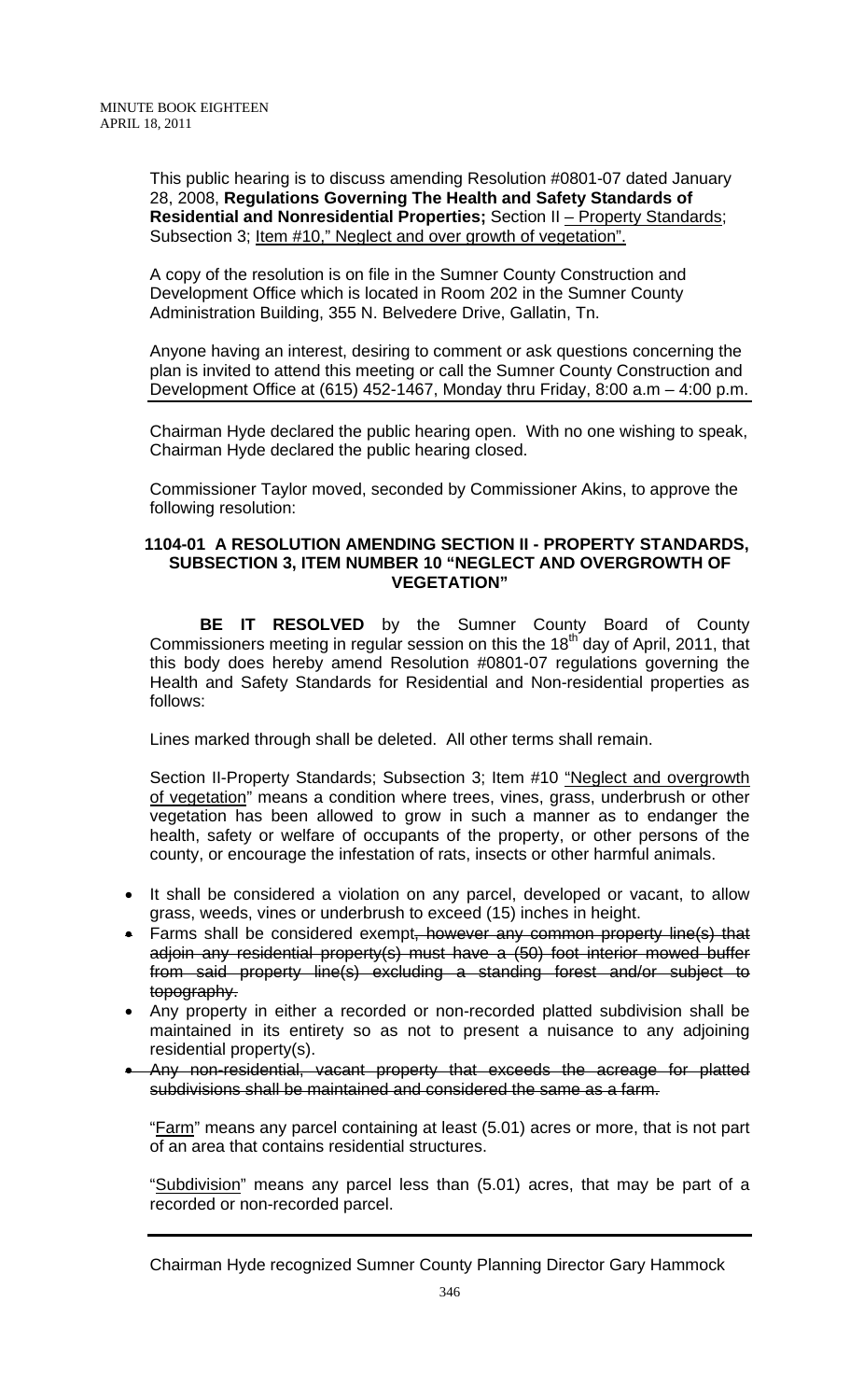| who clarified the zoning amendment.                       |  |
|-----------------------------------------------------------|--|
| The electronic vote was recorded in the following manner: |  |

| Akins        |   | Taylor              |       | Geminden      |          |
|--------------|---|---------------------|-------|---------------|----------|
| Utley        |   | Graves              |       | Satterfield   | Y        |
| F. Freels    | Y | <b>Matthews</b>     |       | <b>Harris</b> |          |
| Ring         |   | <b>Brown Strong</b> |       | Vaughn        | Y        |
| LeMarbre     |   | Moser               |       | Decker        | Y        |
| Hyde         |   | Hughes              |       | Kimbrough     | Υ        |
| Goode        |   | Skidmore            |       | P. Freels     | Y        |
| <b>Stone</b> |   | Guthrie             |       | Pospisil      | Y        |
| 1104-01      |   | Yes: 24             | No: 0 | Abs: $0$      | 07:09 PM |

Chairman Hyde declared the zoning amendment approved by the body.

## **REPORT FROM COUNTY OFFICIALS**

 By motion of Commissioner Harris, seconded by Commissioner Vaughn, the commissioners approved unanimously the filing as received of the following reports: County Investments, County General Fund, County Debt Service Fund, County Highway Fund, County Capital Outlay Fund, School General Purpose Fund, School Federal Projects Fund, School Food Service Fund, Employee Health Insurance Trust Fund, Employee Dental Insurance Trust Fund, Casualty Insurance Trust Fund, County Trustee Funds, Special Reports: County Dental Insurance Claim Payments, County Health Insurance Claim Payments, County Property Tax Collections, County EMS Billing/Collections/Balances, County Sales Tax Collections, County Wheel Tax Collections, County Tax Rates/Property Values and County School Loan Program Rates. Approval of the filing of these records does not certify to the accuracy of the documents.

Chairman Hyde introduced the following resolution:

## **1104-NOT A RESOLUTION TO APPROVE AND ACCEPT APPLICATIONS FOR NOTARY PUBLIC POSITIONS AND PERSONAL SURETY GUARANTORS**

 **WHEREAS,** according to the law of the State of Tennessee, an individual must apply for the office of notary public in the county of residence, or of their principal place of business; and

 **WHEREAS**, state statute requires personal sureties making bonds for Notaries publics to be approved by the Sumner County Commission; and

 **WHEREAS,** said applicant must be approved by the County Commission assembled; and

 **–––––––––––––––––––––––––––––––––––––––––––––––––––––––––**

 **WHEREAS,** Bill Kemp, Sumner County Clerk, has certified according to the records of his office that the persons named on the attached listing labeled "SUMNER COUNTY NOTARY PUBLIC APPLICATIONS and SURETY GUARANTORS" have duly applied for the positions so sought; and

 **BE IT FURTHER RESOLVED THAT THIS TAKE EFFECT FROM AND AFTER PASSAGE.**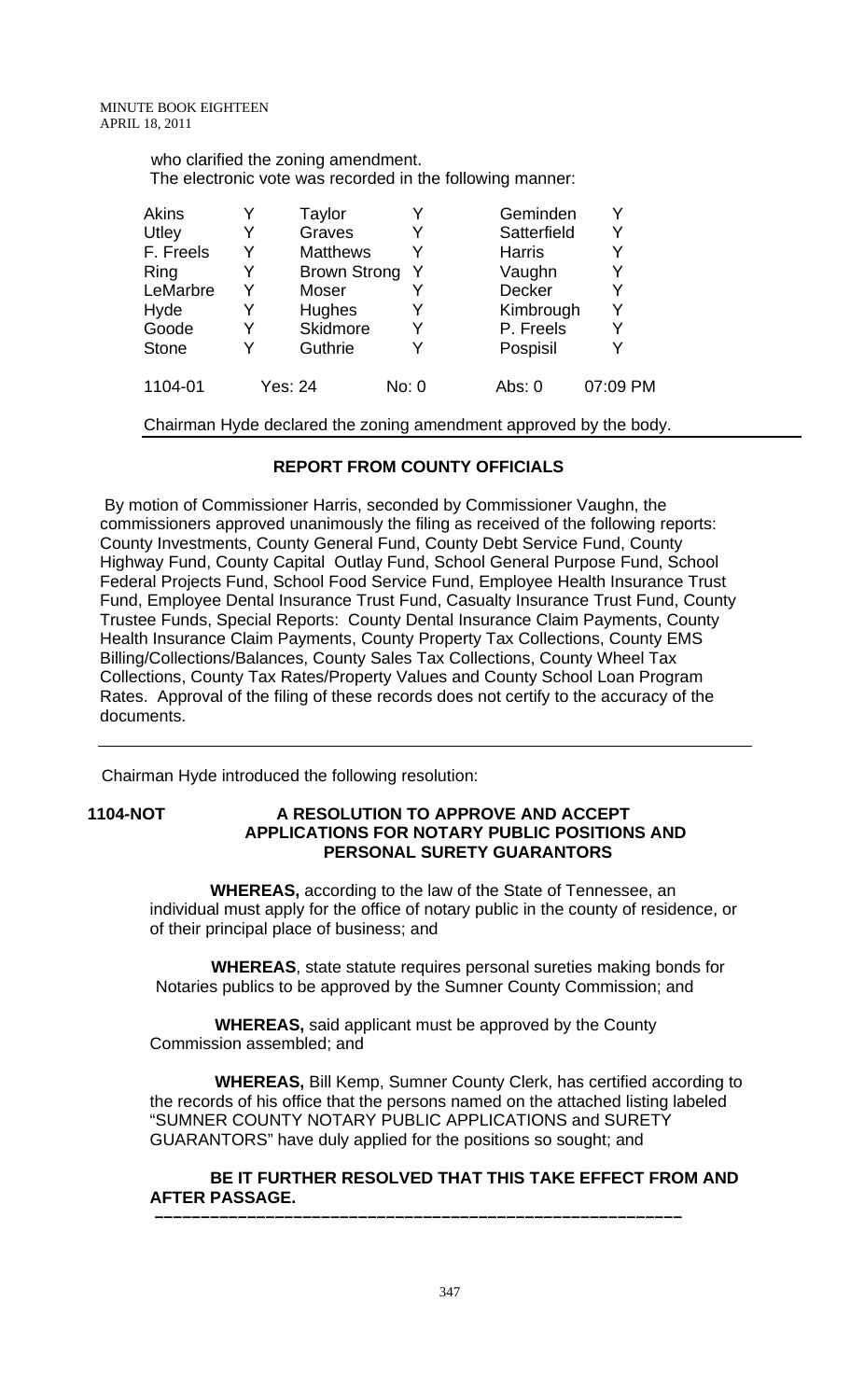#### **Notaries Public to be elected**

ARDAINYA R ADAMS COREY V JONES ANGELA P BANDY LISA W JONES TAUNA K BLAISDELL HEATHER M KINNAIRD TAMMY M CANTRELL ASHLEY LINTON ADRIANNA L COCHRANE DOLORES E. MCBROOM QUENN N CRUM SUE MILLIKEN NANCY Q DAVIS PAMELA NOLEN AMBER DENMAN JAMES OLDHAM CINDY EATON CURRY A OLDHAM LISA EZELL JENNIFER PERRY PHILLIP A GEORGE BARBARA D PHILLIPS CINDY GEORGE TEMPLE P PRYOR AMBER GLASGOW R. SCOTT ROBINSON ELAINE GORE MOLLY W ROMAN PAMELA R GRAVES LEAH SANDAGE RAYMOND A HESTER KIMBERLY SCHREIBER JASON HILL SUSAN F SCHULZE KRISTI HOWELL KEVIN SLAYTON MARY ANN INMAN LARRY D TURNER BRANDY JONES ANN B. WHITESIDE

Commissioner Graves moved, seconded by Commissioner Akins, to approve Notaries Pubic for election. The electronic vote was recorded in the following manner:

| <b>Akins</b> |   | Taylor              | Α |       | Geminden      |   |          |
|--------------|---|---------------------|---|-------|---------------|---|----------|
| Utley        |   | Graves              | Y |       | Satterfield   | Y |          |
| F. Freels    |   | <b>Matthews</b>     |   |       | <b>Harris</b> |   |          |
| Ring         |   | <b>Brown Strong</b> | Y |       | Vaughn        |   |          |
| LeMarbre     | Y | Moser               |   |       | Decker        | Y |          |
| Hyde         |   | Hughes              | Y |       | Kimbrough     | Y |          |
| Goode        |   | Skidmore            | Y |       | P. Freels     | Υ |          |
| <b>Stone</b> | Α | Guthrie             | Y |       | Pospisil      |   |          |
| 1104-NOTARY  |   | <b>Yes: 22</b>      |   | No: 0 | Abs: $2$      |   | 07:10 PM |

Chairman Hyde declared the election of Notaries Public by the body.

## **CORRESPONDENCE**

\_\_\_\_\_\_\_\_\_\_\_\_\_\_\_\_\_\_\_\_\_\_\_\_\_\_\_\_\_\_\_\_\_\_\_\_\_\_\_\_\_\_\_\_\_\_\_\_\_\_\_\_\_\_\_\_\_\_\_\_\_\_\_\_\_\_\_\_\_

Clerk Kemp read correspondence from the Jones family, thanking the County Commission for passage of a resolution providing tax breaks for the elderly.

## **COMMITTEE ON COMMITTEES**

\_\_\_\_\_\_\_\_\_\_\_\_\_\_\_\_\_\_\_\_\_\_\_\_\_\_\_\_\_\_\_\_\_\_\_\_\_\_\_\_\_\_\_\_\_\_\_\_\_\_\_\_\_\_\_\_\_\_\_\_\_\_\_\_\_\_\_\_

**\_\_\_\_\_\_\_\_\_\_\_\_\_\_\_\_\_\_\_\_\_\_\_\_\_\_\_\_\_\_\_\_\_\_\_\_\_\_\_\_\_\_\_\_\_\_\_\_\_\_\_\_\_\_\_\_\_\_\_\_\_\_\_\_\_\_\_\_\_** 

\_\_\_\_\_\_\_\_\_\_\_\_\_\_\_\_\_\_\_\_\_\_\_\_\_\_\_\_\_\_\_\_\_\_\_\_\_\_\_\_\_\_\_\_\_\_\_\_\_\_\_\_\_\_\_\_\_\_\_\_\_\_\_\_\_\_\_\_\_

There was no report from Committee on Committees.

## **HIGHWAY COMMISSION**

There was no report from the Highway Commission.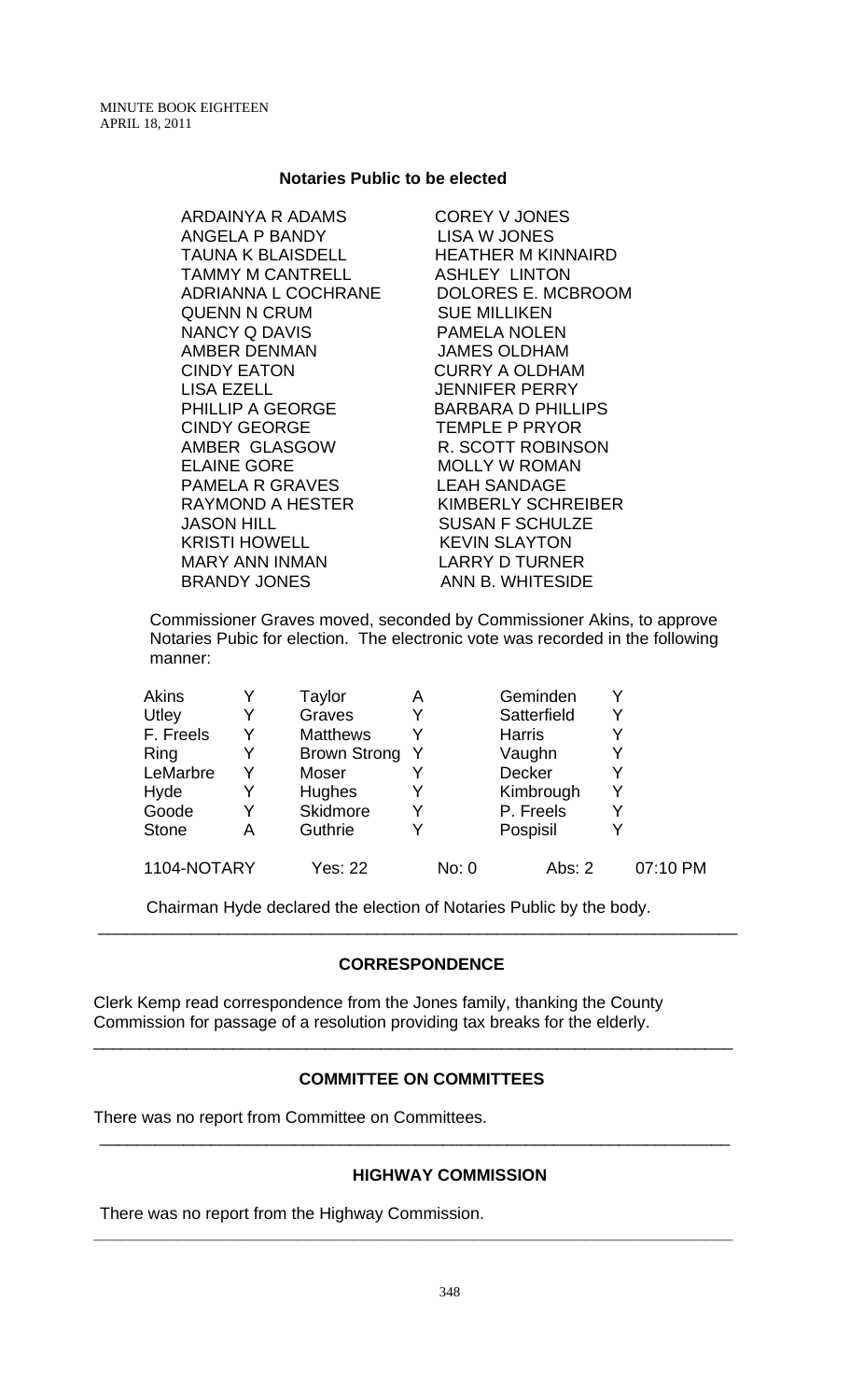MINUTE BOOK EIGHTEEN APRIL 18, 2011

## **EDUCATION COMMITTEE**

There was no report from the Education Committee.

## **GENERAL OPERATIONS COMMITTEE**

**\_\_\_\_\_\_\_\_\_\_\_\_\_\_\_\_\_\_\_\_\_\_\_\_\_\_\_\_\_\_\_\_\_\_\_\_\_\_\_\_\_\_\_\_\_\_\_\_\_\_\_\_\_\_\_\_\_\_\_\_\_\_\_\_\_\_\_\_\_** 

There was no report from the General Operations Committee.

## **EMERGENCY SERVICES COMMITTEE**

**\_\_\_\_\_\_\_\_\_\_\_\_\_\_\_\_\_\_\_\_\_\_\_\_\_\_\_\_\_\_\_\_\_\_\_\_\_\_\_\_\_\_\_\_\_\_\_\_\_\_\_\_\_\_\_\_\_\_\_\_\_\_\_\_\_\_\_\_\_** 

**\_\_\_\_\_\_\_\_\_\_\_\_\_\_\_\_\_\_\_\_\_\_\_\_\_\_\_\_\_\_\_\_\_\_\_\_\_\_\_\_\_\_\_\_\_\_\_\_\_\_\_\_\_\_\_\_\_\_\_\_\_\_\_\_\_\_\_\_\_** 

There was no report from the Emergency Services Committee.

## **PUBLIC SERVICES COMMITTEE**

There was no report from the Public Services Committee.

## **LEGISLATIVE COMMITTEE**

**\_\_\_\_\_\_\_\_\_\_\_\_\_\_\_\_\_\_\_\_\_\_\_\_\_\_\_\_\_\_\_\_\_\_\_\_\_\_\_\_\_\_\_\_\_\_\_\_\_\_\_\_\_\_\_\_\_\_\_\_\_\_\_\_\_\_\_\_\_** 

Commissioner Pospisil introduced the following resolution and moved for approval. Commissioner Matthews seconded the motion.

## **1104-02 A RESOLUTION ENCOURAGING OUR REPRESENTATIVES TO REPEAL THE TENNESSEE VOTERS CONFIDENCE ACT**

**BE IT RESOLVED** by the Sumner County Board of County Commissioners meeting in regular session on this the 18<sup>th</sup> day of April, 2011, that this body does encourage our state representatives to vote to repeal the Tennessee Voters Confidence Act.

The electronic vote was recorded in the following manner:

| <b>Akins</b>    |   | Taylor              |       | Geminden      |          |
|-----------------|---|---------------------|-------|---------------|----------|
| Utley           |   | Graves              |       | Satterfield   | Y        |
| F. Freels       |   | <b>Matthews</b>     |       | <b>Harris</b> |          |
| Ring            |   | <b>Brown Strong</b> | Y     | Vaughn        | Y        |
| LeMarbre        | Y | Decker              |       | Hyde          | Y        |
| <b>Hughes</b>   | Y | Kimbrough           |       | Goode         | Y        |
| <b>Skidmore</b> | N | P. Freels           |       | <b>Stone</b>  |          |
| Guthrie         |   | Pospisil            |       |               |          |
| 1104-02         |   | <b>Yes: 22</b>      | No: 1 | Abs: 0        | 07:12 PM |

Chairman Hyde declared the resolution approved by the body.

## **BUDGET COMMITTEE**

**\_\_\_\_\_\_\_\_\_\_\_\_\_\_\_\_\_\_\_\_\_\_\_\_\_\_\_\_\_\_\_\_\_\_\_\_\_\_\_\_\_\_\_\_\_\_\_\_\_\_\_\_\_\_\_\_\_\_\_\_\_\_\_\_\_\_\_\_\_**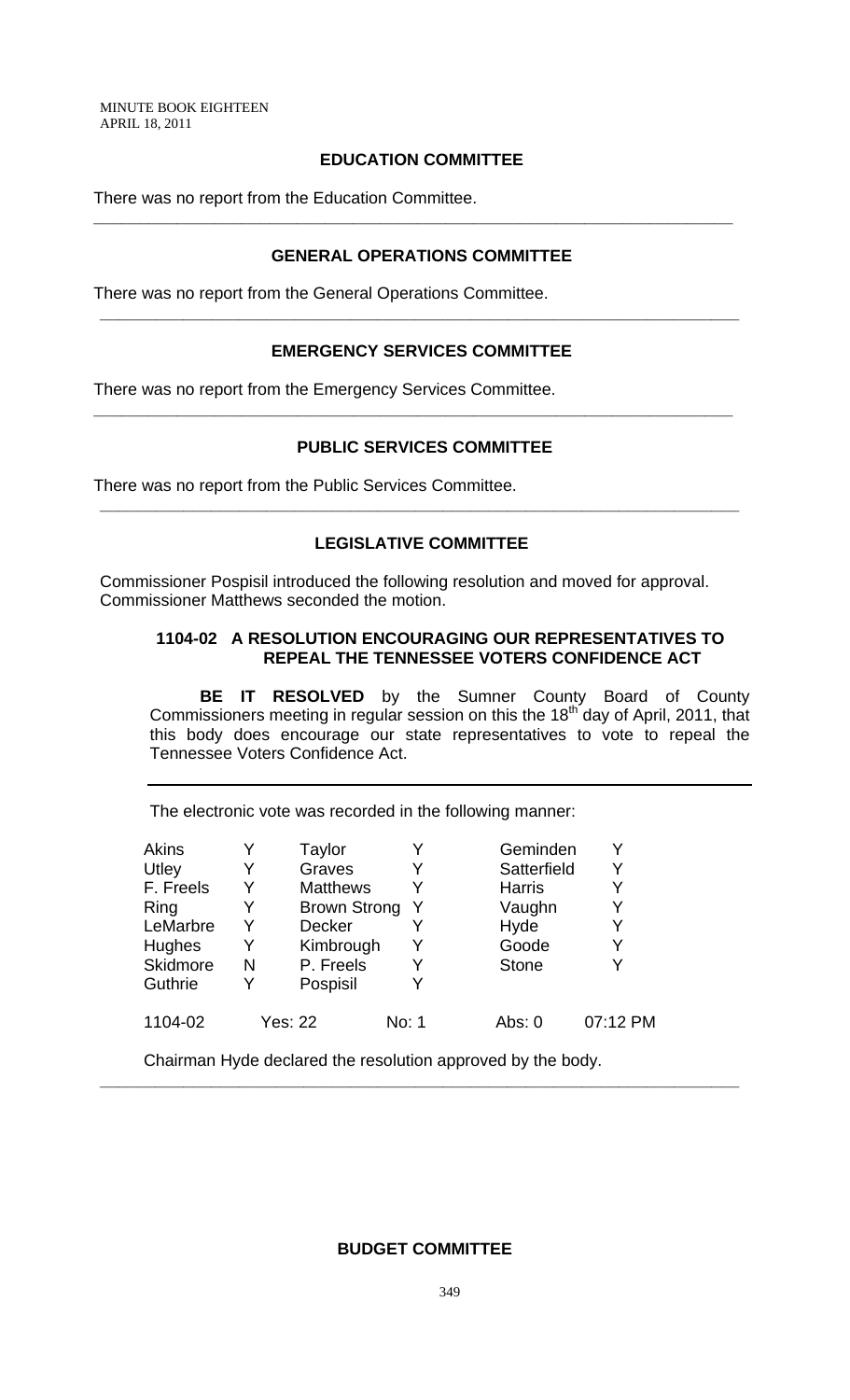Commissioner Moser introduced the following resolution and moved for approval. Commissioner Skidmore seconded the motion.

#### **1104-03 A RESOLUTION DIRECTING THAT THE COUNTY VEHICLE ASSIGNED TO THE COUNTY EXECUTIVE BE USED ONLY FROM THE COUNTY ADMINISTRATION BUILDING**

**BE IT RESOLVED** by the Sumner County Board of County Commissioners meeting in regular session on this the 18<sup>th</sup> day of April, 2011, that this body does hereby direct that the county vehicle assigned to the County Executive be used only from the County Administration Building.

**\_\_\_\_\_\_\_\_\_\_\_\_\_\_\_\_\_\_\_\_\_\_\_\_\_\_\_\_\_\_\_\_\_\_\_\_\_\_\_\_\_\_\_\_\_\_\_\_\_\_\_\_\_\_\_\_\_\_\_\_\_**

The electronic vote was recorded in the following manner:

| Akins               |        | Taylor          |        | Geminden    | N        |
|---------------------|--------|-----------------|--------|-------------|----------|
| Utley               | N      | Graves          | N      | Satterfield | Y        |
| F. Freels           | N      | <b>Harris</b>   | Y      | Ring        | N        |
| <b>Brown Strong</b> | Y      | Vaughn          | N      | LeMarbre    | N        |
| Moser               | Α      | <b>Decker</b>   |        | Hyde        | Y        |
| Hughes              | N      | Kimbrough       | N      | Goode       | N        |
| P. Freels           | Y      | <b>Stone</b>    |        | Guthrie     | N        |
| Pospisil            | N      | <b>Matthews</b> | А      |             |          |
| 1104-03             | Yes: 9 |                 | No: 12 | Abs: 2      | 07:16 PM |

Chairman Hyde declared the resolution failed to pass.

 Commissioner Moser introduced the following resolution and moved to group and approve. Commissioner Vaughn seconded the motion.

\_\_\_\_\_\_\_\_\_\_\_\_\_\_\_\_\_\_\_\_\_\_\_\_\_\_\_\_\_\_\_\_\_\_\_\_\_\_\_\_\_\_\_\_\_\_\_\_\_\_\_\_\_\_\_\_\_\_\_\_\_\_\_

#### **1104-06 A RESOLUTION AUTHORIZING AN INFORMAL LOAN OF \$190,608.91 AT 4% INTEREST TO THE OFFICE OF THE SHERIFF FOR THE PURCHASE OF JAIL AND INMATE SOFTWARE AND HARDWARE TO COORDINATE WITH THE E911 PRIMARY PUBLIC SAFETY ANSWERING POINT (PSAP) EQUIPMENT WITH VISIONAIR WITH REPAYMENT FROM INMATE TELEPHONE REVENUES**

**BE IT RESOLVED** by the Sumner County Board of County commissioners meeting in regular session on this the  $18<sup>th</sup>$  day of April 2011, that this body does hereby authorize and appropriate \$190,608.91 at 4% interest to Office of the Sheriff for the purchase of jail and inmate software and hardware to coordinate with the E911 purchase of Primary Public Safety Answering Point (PSAP) equipment with Visionair with repayment from inmate telephone revenues; and

**BE IT FURTHER RESOLVED** that this informal loan agreement is made at a rate of 4% per annum for 84 months with repayment to begin June 1, 2011; and

**BE IT FURTHER RESOLVED** that this agreement is made for the public good, and must be repaid; and

**BE IT FURTHER RESOLVED** that the principle as well as the annual interest paid on this loan shall be placed in the CAP fund; and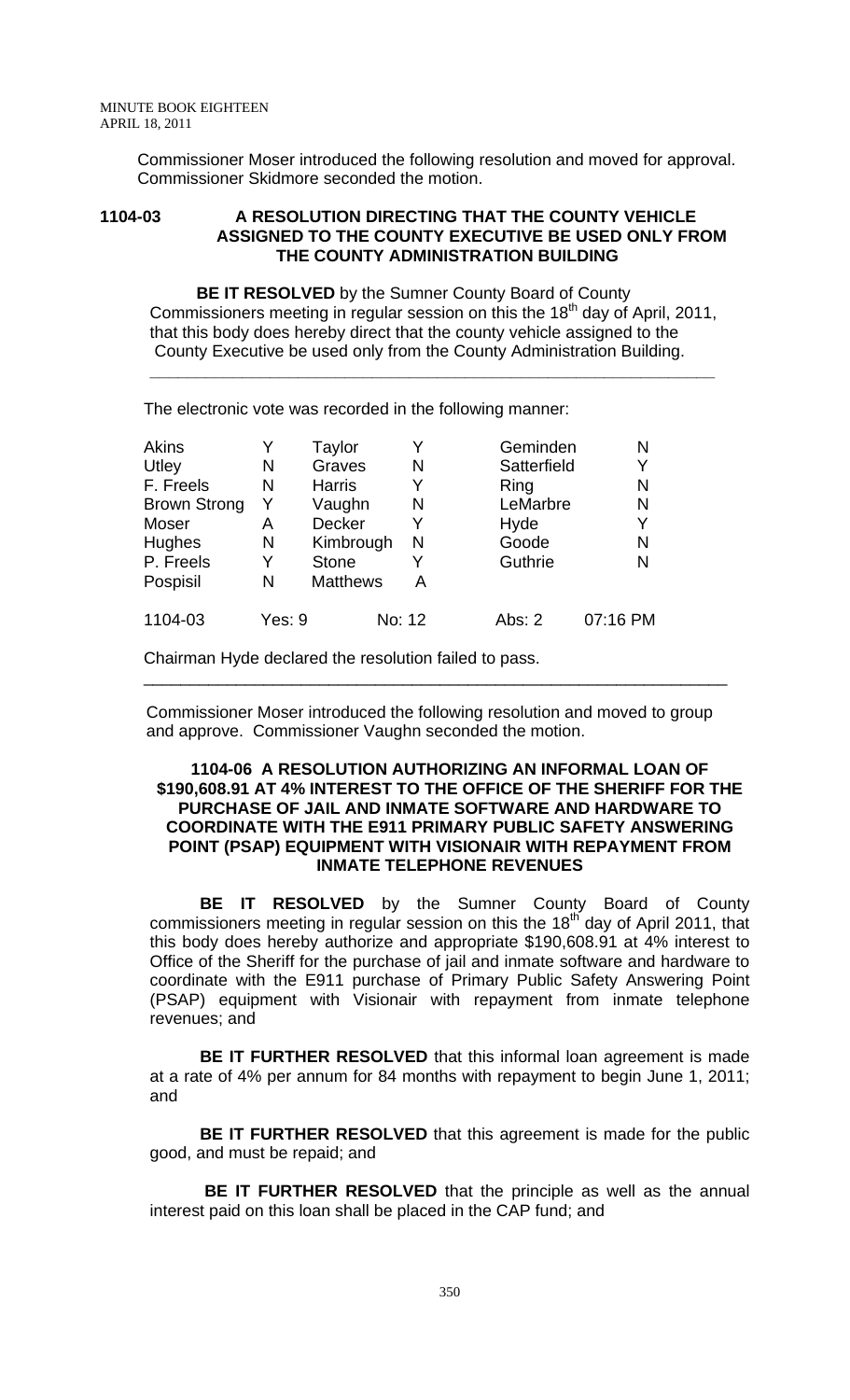**BE IT FURTHER RESOLVED** that any forgiveness of any portion of this agreement shall meet all terms and conditions of an appropriation through the CAP Fund.

## **1104-13 A RESOLUTION AUTHORIZING A LOAN OF \$1,870,871.63 AT 4% INTEREST TO E911 FOR THE PURCHASE OF PRIMARY PUBLIC SAFETY ANSWERING POINT (PSAP) EQUIPMENT WITH VISIONAIR PURSUANT TO THE TERMS OF THE NOTE ATTACHED HEREWITH**

**BE IT RESOLVED** by the Sumner County Board of County Commissioners meeting in regular session on this the 18<sup>th</sup> day of April 2011, that this body does hereby authorize and appropriate \$1,870,871.63 at 4% interest to E911 for the purchase of Primary Public Safety Answering Point (PSAP) equipment with Visionair pursuant to the terms of the note attached herewith as Exhibit A; and

**BE IT FURTHER RESOLVED** that this loan is made at a rate of 4% per annum for 60 months with repayment to begin June 1, 2011; and

**BE IT FURTHER RESOLVED** that this loan is made for the public good, and must be repaid pursuant to the terms of Exhibit A; and

**BE IT FURTHER RESOLVED** that the principle as well as the annual interest paid on this loan shall be placed in the CAP fund; and

 **BE IT FURTHER RESOLVED** that any forgiveness of any portion of this Loan shall meet all terms and conditions of an appropriation through the CAP Fund.

| <b>Akins</b> | Y | Taylor              |       | Geminden      |          |
|--------------|---|---------------------|-------|---------------|----------|
| Utley        | Y | Graves              |       | Satterfield   | Α        |
| F. Freels    | Y | <b>Matthews</b>     |       | <b>Harris</b> |          |
| Ring         | Y | <b>Brown Strong</b> | - Y   | Vaughn        |          |
| LeMarbre     | Y | Moser               |       | Decker        |          |
| Hyde         | Y | Hughes              |       | Kimbrough     |          |
| Goode        | Y | Skidmore            |       | P. Freels     |          |
| <b>Stone</b> |   | Guthrie             |       | Pospisil      |          |
| 1104-06;13   |   | Yes: 23             | No: 0 | Abs: 1        | 07:18 PM |

The electronic vote was recorded in the following manner:

Chairman Hyde declared the resolutions grouped and approved by the body.

 Commissioner Moser introduced the following resolution and moved for approval. Commissioner Frank E. Freels seconded the motion.

\_\_\_\_\_\_\_\_\_\_\_\_\_\_\_\_\_\_\_\_\_\_\_\_\_\_\_\_\_\_\_\_\_\_\_\_\_\_\_\_\_\_\_\_\_\_\_\_\_\_\_\_\_\_\_\_\_\_\_\_\_\_\_\_\_\_

## **1104-17 A RESOLUTION FOR 2009 PROPERTY TAX ROLL PICK-UPS SETTLEMENT**

**WHEREAS**, Section 5-5-124, of the Tennessee Code Annotated, allows the Trustee of Sumner County, Tennessee to obtain credit in final settlement of the 2009 property tax roll totaling \$98,088.26; and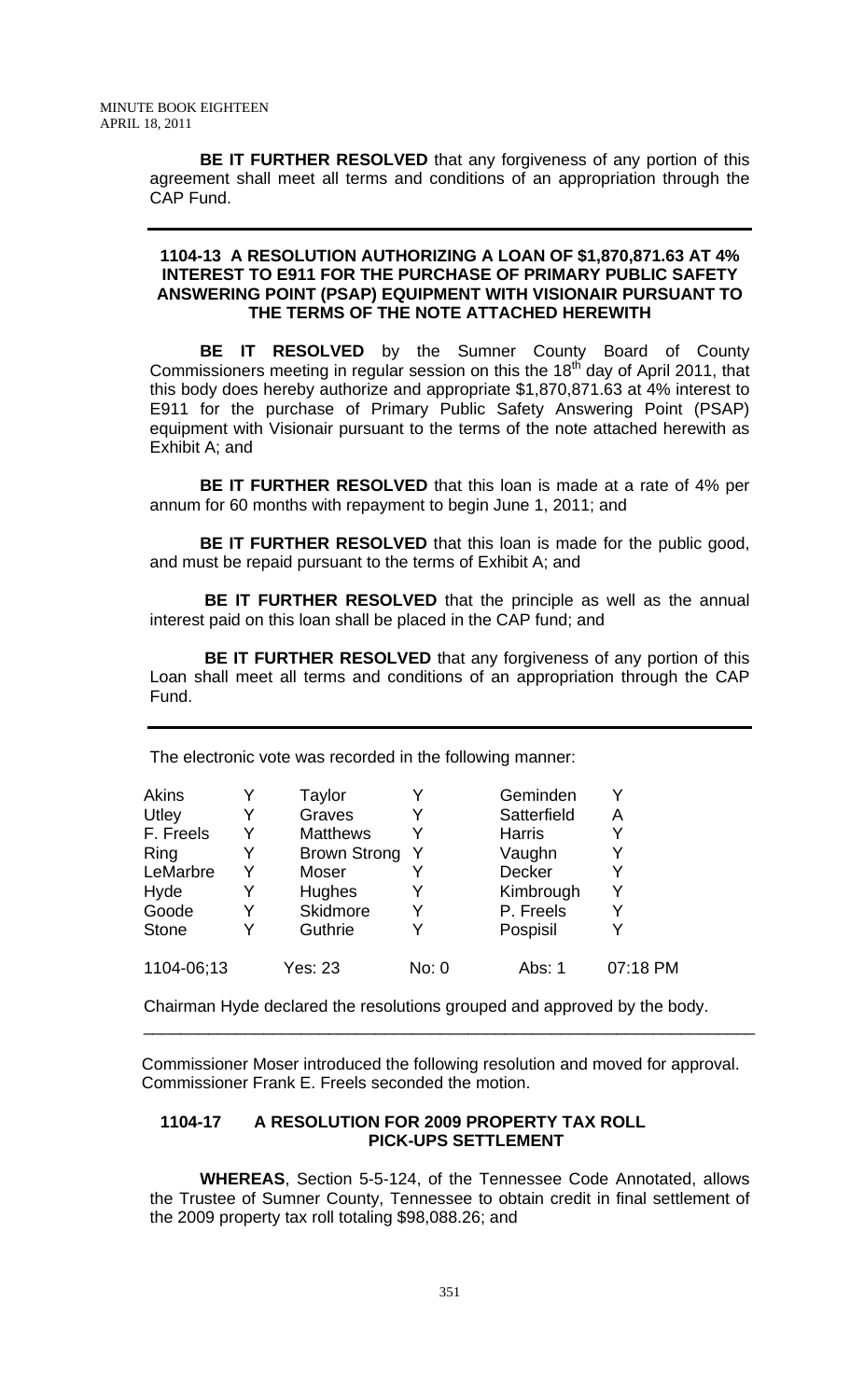**WHEREAS,** this amount represents changes due to pick-ups added by the Tax Assessor of Sumner County, Tennessee, State Board of Equalization, and Assessment Appeal Commission.

**NOW, THEREFORE, BE IT RESOLVED,** by the Sumner County Board of County Commissioners meeting in regular session on this the 18<sup>th</sup> day of April, 2011, that this body does hereby allow the Trustee of Sumner County, Tennessee, a credit in the final settlement of the 2009 property tax roll totaling \$98,088.26 due to pick-ups added.

## **1104-18 A RESOLUTION ALLOWING THE TRUSTEE'S OFFICE A CREDIT IN THE FINAL SETTLEMENT OF THE 2009 PROPERTY TAX ROLL TOTALING \$370,152.94 DUE TO CHANGES OF ERRORS AND RELEASES**

**WHEREAS,** Section 5-5-124, of the Tennessee Code Annotated, allows the Trustee of Sumner County, Tennessee, to obtain credit in final settlement of the 2009 property tax roll totaling \$370,152.94; and

**WHEREAS**, this amount represents changes due to errors and releases made by the Tax Assessor of Sumner County, Tennessee, State Board of Equalization, and Assessment Appeal Commission;

**NOW, THEREFORE, BE IT RESOLVED** by the Sumner County Board of County Commissioners meeting in regular session on this the  $18<sup>th</sup>$  day of April, 2011, that this body does hereby allow the Trustee of Sumner County, Tennessee, a credit in the final settlement of the 2009 property tax roll totaling \$370,152.94 due to changes of errors and releases (a list of which is attached).

The electronic vote was recorded in the following manner:

| Akins        |   | Taylor              | Α     | Geminden      |          |
|--------------|---|---------------------|-------|---------------|----------|
| Utley        | Y | Graves              | Y     | Satterfield   | Y        |
| F. Freels    | Y | <b>Matthews</b>     |       | <b>Harris</b> |          |
| Ring         | Y | <b>Brown Strong</b> | Y     | Vaughn        | Y        |
| LeMarbre     | Y | Moser               |       | Decker        | Y        |
| Hyde         | Y | Hughes              | Y     | Kimbrough     | Y        |
| Goode        | Y | Skidmore            | Y     | P. Freels     | Y        |
| <b>Stone</b> | Y | Guthrie             | Y     | Pospisil      | Y        |
| 1104-17;18   |   | <b>Yes: 23</b>      | No: 0 | Abs: 1        | 07:19 PM |

Chairman Hyde declared the resolutions grouped and approved.

## **CONSENT AGENDA**

 $\frac{1}{\sqrt{1-\frac{1}{2}-\frac{1}{2}-\frac{1}{2}-\frac{1}{2}-\frac{1}{2}-\frac{1}{2}-\frac{1}{2}-\frac{1}{2}-\frac{1}{2}-\frac{1}{2}-\frac{1}{2}-\frac{1}{2}-\frac{1}{2}-\frac{1}{2}-\frac{1}{2}-\frac{1}{2}-\frac{1}{2}-\frac{1}{2}-\frac{1}{2}-\frac{1}{2}-\frac{1}{2}-\frac{1}{2}-\frac{1}{2}-\frac{1}{2}-\frac{1}{2}-\frac{1}{2}-\frac{1}{2}-\frac{1}{2}-\frac{1}{2}-\frac{1}{2}-\$ 

Commissioner Moser moved, seconded by Commissioner Vaughn, to approve the Consent Agenda.

## **1104-04 A RESOLUTION APPROVING THE FISCAL YEAR 2010-2011 SUMNER COUNTY BOARD OF EDUCATION GENERAL PURPOSE SCHOOL FUND BUDGET AMENDMENTS AND APPROPRIATING AND/OR TRANSFERRING SUCH FUNDS AS REQUIRED**

**BE IT RESOLVED** by the Sumner County Board of County Commissioners meeting in regular session on this the 18<sup>th</sup> day of April, 2011 that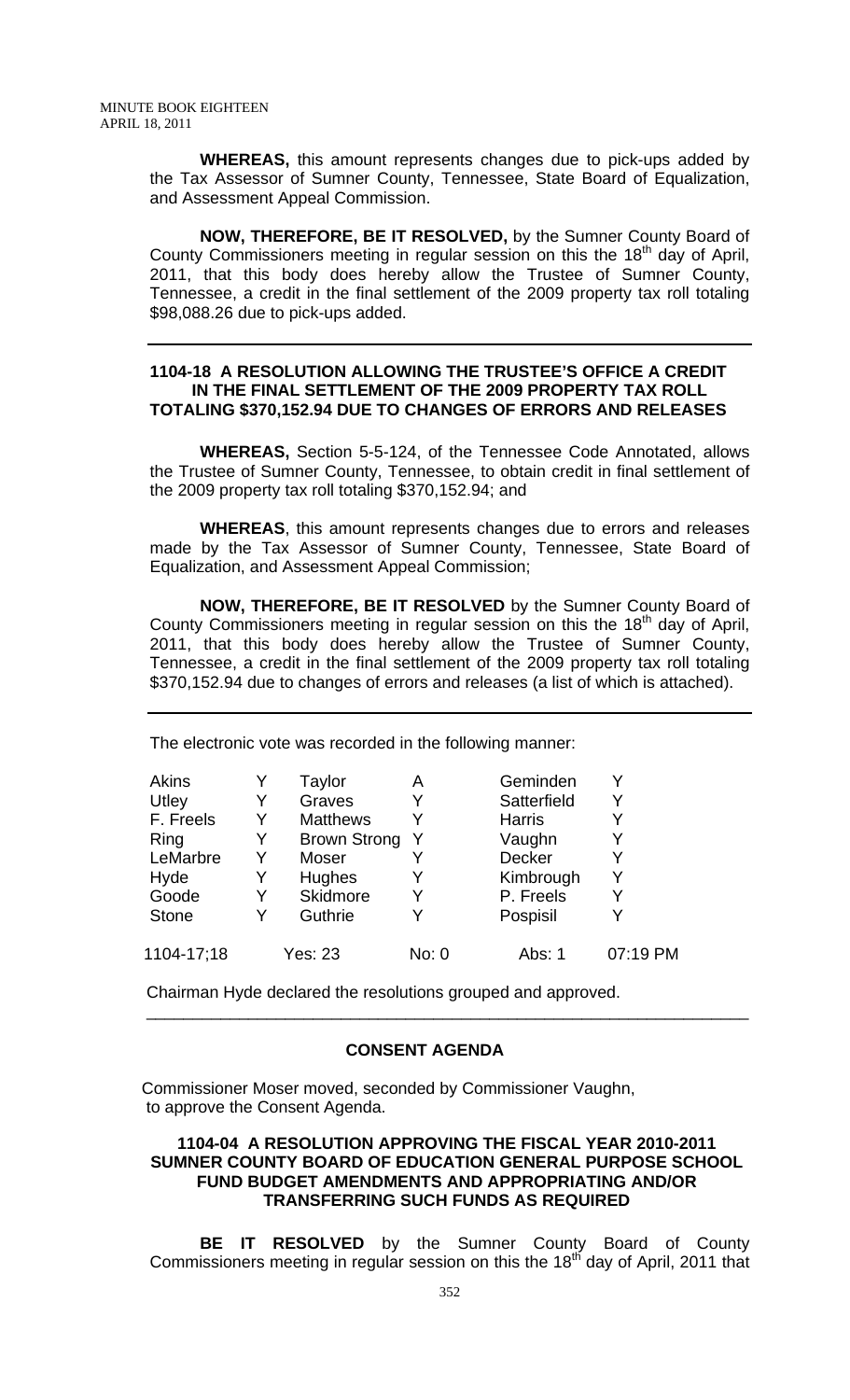this body hereby approves the 2010-2011 Sumner County Board of Education General Purpose School Fund budget amendments and appropriates and/or transfers such funds among the various accounts as shown on the attached schedule which is hereby incorporated as a part of this resolution.

## **1104-05 A RESOLUTION APPROVING THE FISCAL YEAR 2010-2011 SUMNER COUNTY BOARD OF EDUCATION FEDERAL PROJECTS BUDGET AMENDMENTS AND APPROPRIATING AND/OR TRANSFERRING SUCH FUNDS AS REQUIRED**

**BE IT RESOLVED** by the Sumner County Board of County Commissioners meeting in regular session on this the 18<sup>th</sup> day of April, 2011 that this body hereby approves the 2010-2011 Sumner County Board Federal Projects Budget Amendments and appropriates and/or transfers such funds among the various accounts as shown on the attached schedule which is hereby incorporated as a part of this resolution.

## **1104-07 A RESOLUTION APPROPRIATING UP TO \$1,000.00 TO THE BOARD OF EDUCATION FROM 2010 BOND FUND FOR GENE BROWN ELEMENTARY DRAINAGE PROJECT FOR ADDITIONAL EXPENSES WITH UNUSED SUMS TO BE RETURNED TO BOND FUND**

**BE IT RESOLVED** by the Sumner County Board of County Commissioners meeting in regular session on this the 18<sup>th</sup> day of April, 2011, that this body hereby appropriates up to \$1,000.00 to the Board of Education from 2010 Bond Fund for Gene Brown Elementary drainage project for additional expenses with unused sums to be returned to 2010 Bond Fund.

## **1104-08 A RESOLUTION APPROPRIATING UP TO \$500.00 TO THE BOARD OF EDUCATION FROM 2010 BOND FUND FOR R.T. FISHER PROJECT COMPLETION WITH UNUSED SUMS TO BE RETURNED TO BOND FUND**

**BE IT RESOLVED** by the Sumner County Board of County Commissioners meeting in regular session on this the 18<sup>th</sup> day of April, 2011, that this body hereby appropriates up to \$500.00 to the Board of Education from 2010 Bond Fund for R.T. Fisher project completion with unused sums to be returned to 2010 Bond Fund.

## **1104-09 A RESOLUTION APPROPRIATING \$810.00 FROM THE MEMORIAL CONTRIBUTIONS TO LIBRARY BOOKS EXPENSE LINE FOR THE PORTLAND LIBRARY**

**BE IT RESOLVED** by the Sumner County Board of County Commissioners meeting in regular session on this the  $18<sup>th</sup>$  day of April, 2011, that this body hereby appropriates \$810.00 from the Memorial Contributions to Library Books Expense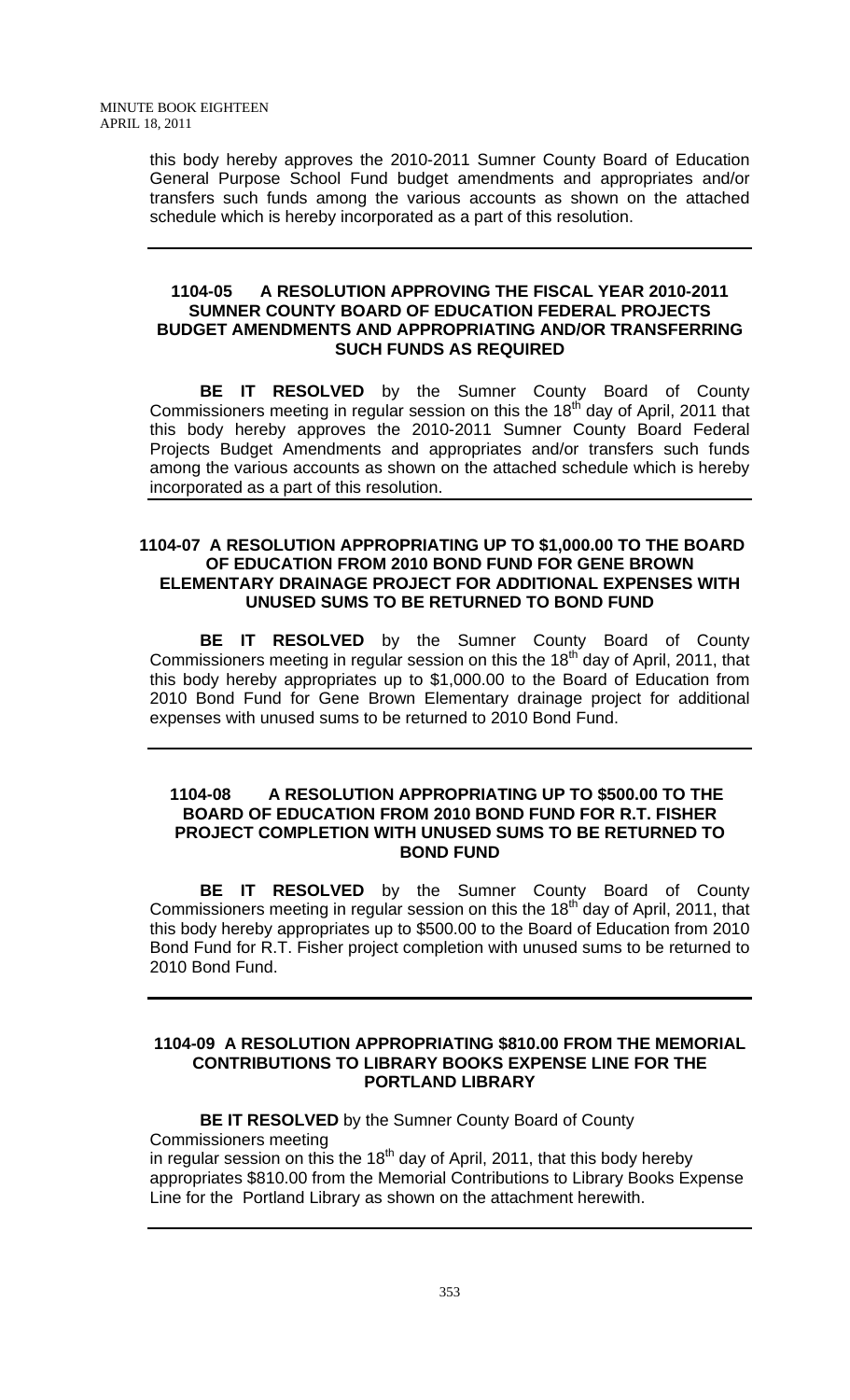## **1104-10 A RESOLUTION APPROPRIATING \$1,500.00 FROM ERATE REBATE FUNDS TO DATA PROCESSING EQUIPMENT EXPENSE FOR THE HENDERSONVILLE LIBRARY**

**BE IT RESOLVED** by the Sumner County Board of County Commissioners meeting in regular session on this the 18<sup>th</sup> day of April, 2011, that this body hereby appropriates \$1,500.00 from Erate Rebate Funds to Data Processing Equipment Expense for the Hendersonville Library as shown on the attachment herewith.

## **1104-11 A RESOLUTION APPROPRIATING \$7,200.00 AS PASS-THROUGH FUNDS FROM GENERAL FUNDS TO SALARIES-JUDICIAL MAGISTRATES ACCOUNT**

**BE IT RESOLVED** that the Sumner County Board of County Commissioners meeting in regular session on this the 18<sup>th</sup> day of April, 2011, that this body hereby appropriates \$7,200.00 as pass-through funds from General Funds to Salaries-Judicial Magistrates Account as shown on the attachment herewith.

## **1104-12 A RESOLUTION APPROPRIATING \$24,500.00 IN PASS THROUGH FUNDS FROM THE AMBULANCE FEES TO DEBT COLLECTION SERVICES OF THE OFFICE OF EMERGENCY MEDICAL SERVICES**

**BE IT RESOLVED** by the Sumner County Board of County Commissioners meeting in regular session on this the 18<sup>th day</sup> of April, 2011, that this body hereby appropriates \$24,500.00 from the Ambulance Fees to Debt Collection Services of Emergency Medical Services as shown on the attachment herewith.

## **1104-14 A RESOLUTION APPROVING FISCAL YEAR 2010-2011 BUDGET AMENDMENTS FOR THE SUMNER COUNTY HIGHWAY DEPARTMENT**

**BE IT RESOLVED** by the Sumner County Board of County Commissioners meeting in regular session on this the 18<sup>th</sup> day of April, 2011, that this body hereby approves the Fiscal Year 2010-2011 Budget amendments for the Sumner County Highway Department and appropriates and/or transfers the funds as shown on attachments herewith.

## **1104-15 A RESOLUTION APPROVING FISCAL YEAR 2010-2011 BUDGET AMENDMENTS FOR THE SUMNER COUNTY SHERIFF'S DEPARTMENT**

**BE IT RESOLVED** by the Sumner County Board of County Commissioners meeting in regular session on this the 18<sup>th</sup> day of April, 2011, that this body hereby approves the Fiscal Year 2010-2011 Budget amendments for the Sumner County Sheriff's Department and appropriates and/or transfers the funds as shown on attachments herewith.